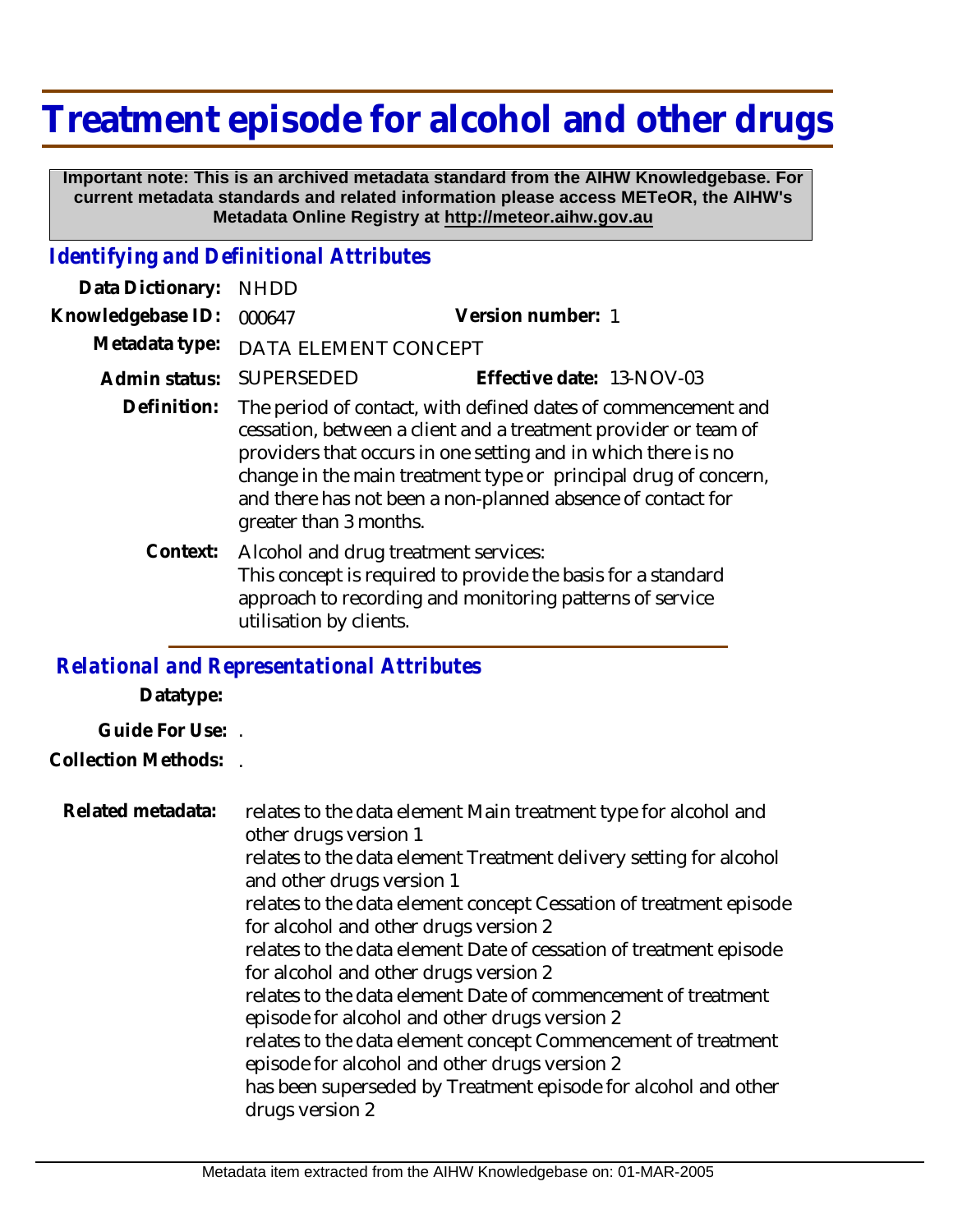## *Administrative Attributes*

**Source Document: Source Organisation:**

NHIM Address element *Data Element Links Information Model Entities linked to this Data Element*